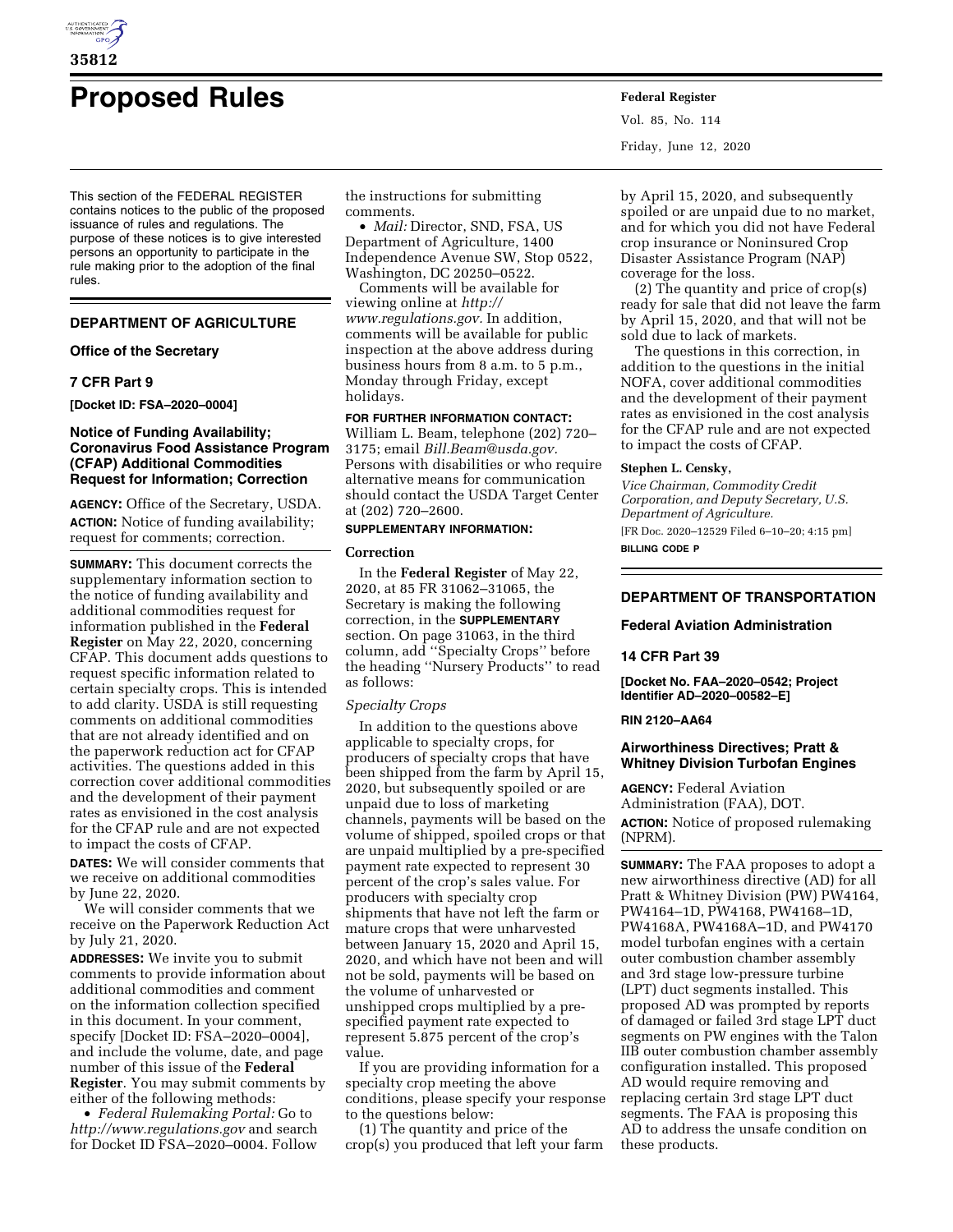**DATES:** The FAA must receive comments on this proposed AD by July 27, 2020. **ADDRESSES:** You may send comments, using the procedures found in 14 CFR 11.43 and 11.45, by any of the following methods:

• *Federal eRulemaking Portal:* Go to *[https://www.regulations.gov.](https://www.regulations.gov)* Follow the instructions for submitting comments. • *Fax:* 202–493–2251.

• *Mail:* U.S. Department of

Transportation, Docket Operations, M– 30, West Building Ground Floor, Room W12–140, 1200 New Jersey Avenue SE, Washington, DC 20590.

• *Hand Delivery:* Deliver to Mail address above between 9 a.m. and 5 p.m., Monday through Friday, except Federal holidays.

## **Examining the AD Docket**

You may examine the AD docket on the internet at *[https://](https://www.regulations.gov) [www.regulations.gov](https://www.regulations.gov)* by searching for and locating Docket No. FAA–2020– 0542; or in person at Docket Operations between 9 a.m. and 5 p.m., Monday through Friday, except Federal holidays. The AD docket contains this NPRM, any comments received, and other information. The street address for Docket Operations is listed above. Comments will be available in the AD docket shortly after receipt.

**FOR FURTHER INFORMATION CONTACT:** 

Carol Nguyen, Aerospace Engineer, ECO Branch, FAA, 1200 District Avenue, Burlington, MA 01803; phone: 781– 238–7655; fax: 781–238–7199; email: *[carol.nguyen@faa.gov.](mailto:carol.nguyen@faa.gov)* 

# **SUPPLEMENTARY INFORMATION:**

## **Comments Invited**

The FAA invites you to send any written relevant data, views, or arguments about this proposal. Send your comments to an address listed under the **ADDRESSES** section. Include ''Docket No. FAA–2020–0542; Project Identifier AD–2020–00582–E'' at the beginning of your comments. The FAA specifically invites comments on the overall regulatory, economic,

environmental, and energy aspects of this NPRM. The FAA will consider all comments received by the closing date and may amend this NPRM because of those comments.

Except for Confidential Business Information (CBI) as described in the following paragraph, and other information as described in 14 CFR 11.35, the FAA will post all comments received, without change, to *[https://](https://www.regulations.gov) [www.regulations.gov,](https://www.regulations.gov)* including any personal information you provide. The FAA will also post a report summarizing each substantive verbal contact received about this NPRM.

# **Confidential Business Information**

Confidential Business Information (CBI) is commercial or financial information that is both customarily and actually treated as private by its owner. Under the Freedom of Information Act (FOIA) (5 U.S.C. 552), CBI is exempt from public disclosure. If your comments responsive to this AD contain commercial or financial information that is customarily treated as private, that you actually treat as private, and that is relevant or responsive to this AD, it is important that you clearly designate the submitted comments as CBI. Please mark each page of your submission containing CBI as ''PROPIN.'' The FAA will treat such marked submissions as confidential under the FOIA, and they will not be placed in the public docket of this AD. Submissions containing CBI should be sent to Carol Nguyen, Aerospace Engineer, ECO Branch, FAA, 1200 District Avenue, Burlington, MA, 01803. Any commentary that the FAA receives which is not specifically designated as CBI will be placed in the public docket for this rulemaking.

# **Discussion**

The FAA received multiple reports of damaged or failed 3rd stage LPT duct segments that resulted in engine surges, in-flight shutdowns, diversions, and air turnbacks. The reports were attributed to elevated gas path temperature at the

outer diameter of the turbine flowpath and high-pressure turbine 2nd stage blade outer air seal spallation, which led to the distortion and liberation of 3rd stage LPT duct segments. This condition, if not addressed, could result in uncontained release of LPT blades and vanes, damage to the engine, and damage to the airplane.

### **Related Service Information**

The FAA reviewed PW Service Bulletin (SB) No. PW4G–100–72–214, dated December 15, 2011; PW SB No. PW4G–100–72–219, Revision 1, dated October 5, 2011; and PW SB No. PW4G– 100–72–253, dated November 24, 2014. PW SB No. PW4G–100–72–214 introduces the Talon IIB outer combustion chamber assembly that reduces the combustor exit temperature levels at the outer diameter of the combustor. PW SB No. PW4G–100–72– 219, Revision 1, describes procedures for installing the Advantage70 engine upgrade kit to improve engine reliability and fuel consumption, and to reduce maintenance costs. PW SB No. PW4G– 100–72–253 describes procedures for replacing the outer combustion chamber assembly waspaloy nuts.

# **FAA's Determination**

The FAA is proposing this AD because the Agency evaluated all the relevant information and determined the unsafe condition described previously is likely to exist or develop in other products of the same type design.

#### **Proposed AD Requirements**

This proposed AD would require removing and replacing certain 3rd stage LPT duct segments.

## **Costs of Compliance**

The FAA estimates that this proposed AD affects 99 engines installed on airplanes of U.S. registry.

The FAA estimates the following costs to comply with this proposed AD:

#### ESTIMATED COSTS

| Action | Labor cost                                                                                        | Parts cost | Cost per<br>product | Cost on U.S.<br>operators |
|--------|---------------------------------------------------------------------------------------------------|------------|---------------------|---------------------------|
| ments. | Remove and replace 3rd stage LPT duct seq- $\vert$ 56 work-hours $\times$ \$85 per hour = \$4,760 | \$85,000   | \$89,760            | \$8,886,240               |

## **Authority for This Rulemaking**

Title 49 of the United States Code specifies the FAA's authority to issue rules on aviation safety. Subtitle I, section 106, describes the authority of the FAA Administrator. Subtitle VII:

Aviation Programs, describes in more detail the scope of the Agency's authority.

The FAA is issuing this rulemaking under the authority described in Subtitle VII, Part A, Subpart III, Section 44701: ''General requirements.'' Under that section, Congress charges the FAA with promoting safe flight of civil aircraft in air commerce by prescribing regulations for practices, methods, and procedures the Administrator finds